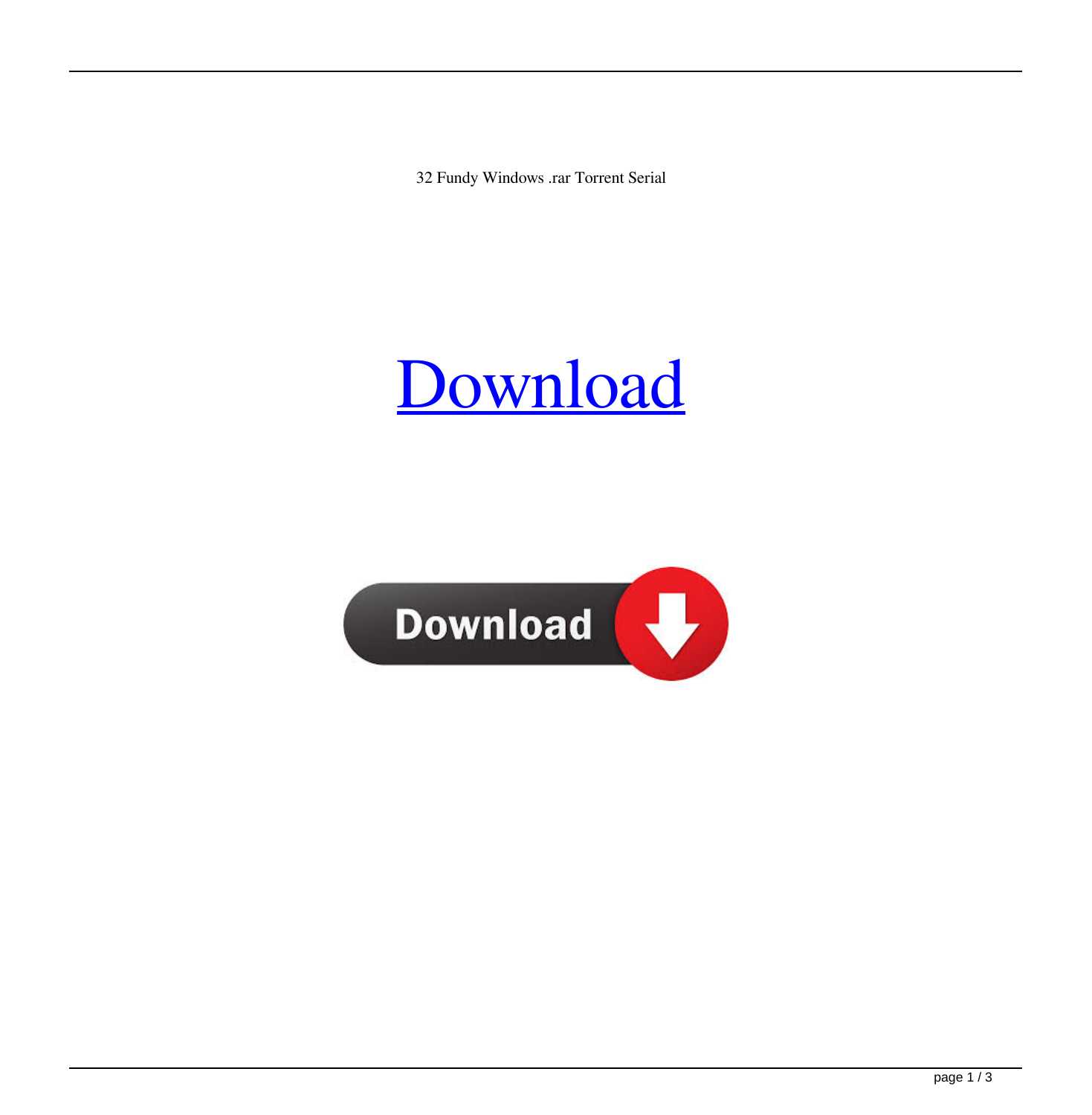This is a Brand New HD Screen 1080p Video Editor Software that you can enjoy it directly with no.Q: Mouseover doesn't trigger in one div tag only I have a problem with mouseover function. I have got two buttons and one div tag. But mouseover event for div tag doesn't work for some reason. It works with other div tags. I've tried to debug it, but doesn't find the problem. I would be thankful for your help. Here is the source code. Test \$(document).ready(function () { var country = { "united-states": "USA", "croatia": "HRVATSKA", "denmark": "DENMARK" } var count =  $\frac{\cosh 2}{\cosh 2}$ . Countries'). length; for (var i = 0; i ')